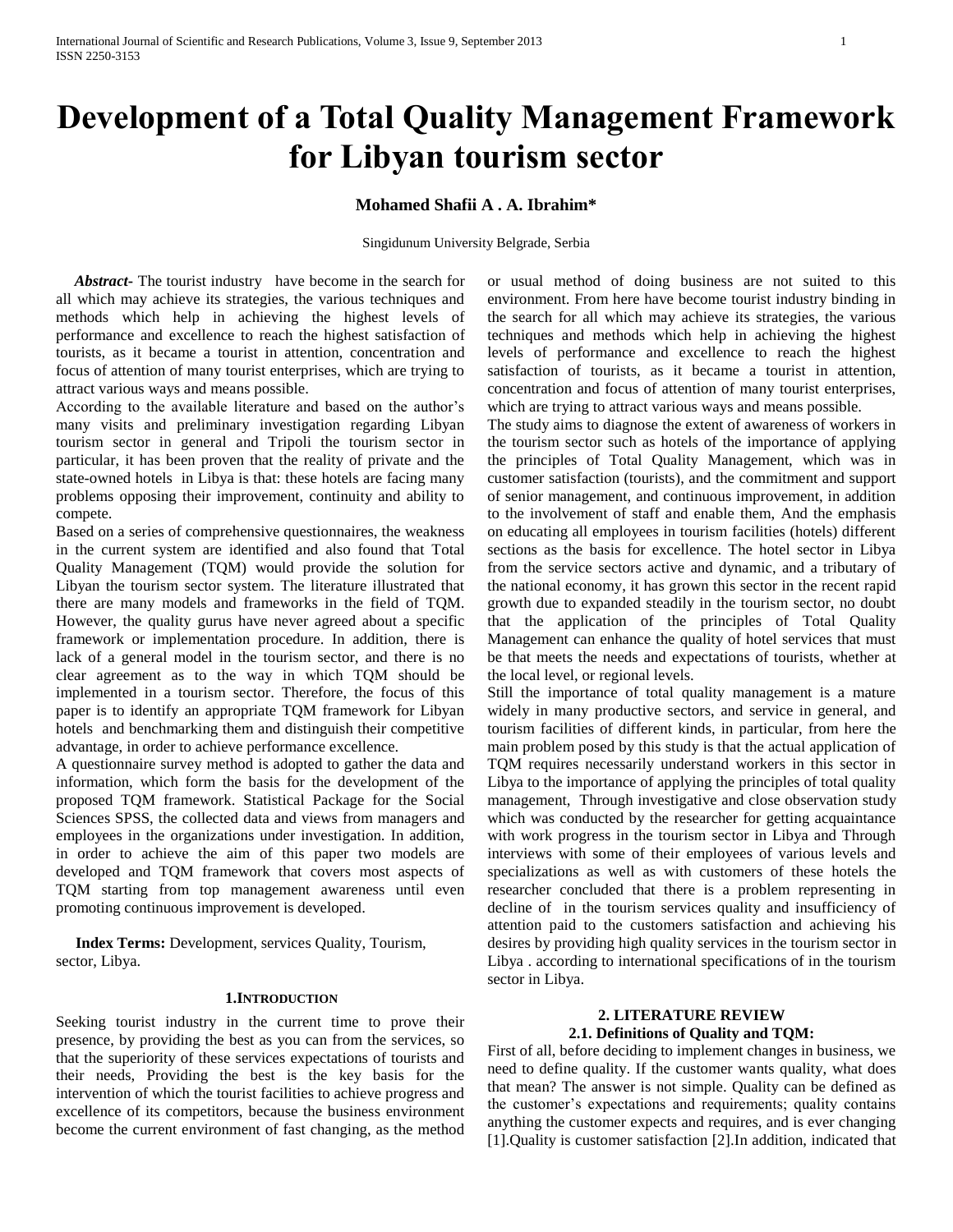quality is built into an organization by being competitive, removing consternation, managing costs and by caring. These four reasons illustrate why quality is very important and why now is the time for making quality happen. He indicated that consternation is caused by increasingly large numbers of employees spending more and more of their time doing work over again, because it was not done from the first time. Organizations must care not only about its customers, but also about the community, those living around it, their environment, and its competitive position[3].

Total quality management (TQM) has a long life. The Japanese moved in the direction of quality after the Second World War and the United States in the mid-1980s with the formation of the Baldrige Award in 1987. The movement then expanded into to Europe with the establishment of the first European Foundation for Quality Management and the European Quality Award in 1988 and 1989 respectively. So TQM has been around a long time [4].

Trials of defining TQM led to several discussions and a large extent of misunderstanding as well as a huge extent of definitions. There are several attempts to define the TQM, and describe its main essentialities; however, there is no unified definition of TQM. It is a phenomenon that appears to have evolved over a period of time [5]. . So there have been several definitions and each deals with certain aspects. Quality management is a revolution because the philosophy and test methods and tools to discover better ways of doing things, it could be help public sector organisations to fulfil their responsibilities effectively and at a reduced cost to the government and taxpayers, also in the same a time improving services [6]. Regardless of the differences made by such attempts, there are some definitions that have appeared and found a place within the administrative mind. The following are among such definitions: -

Total means made up of the whole, q uality is a degree of excellence a product or service provides, and management means act, art of planning, organising, leading and controlling [7]. introduced some definition of TQM which is; TQM is essentially complete set of techniques, and principles of management, technologies and methodologies that put Together to work for the benefit of the end customer. TQM seeks to develop organizations through the creation of better planning and prioritise better design. It also aimed at strengthening operations and weak Strong protection areas that give organisations edge over their competitors (through continuous improvement the comparison). In addition, it is about total quality management continuous process of providing the best practices to ensure sustainability, and positive competitiveness. In a sense, it is about the management of change; it is then limitless and timeless in its approach. In addition explained that TQM aimed to meet the needs of customers to prevent poor quality, instead of correcting problems after they happen. Also put the continuous improvement understanding of the importance of performance measurement to identify opportunities for improvement and eliminate sources of inefficiency and costs[8].

2.2 THE IMPORTANCE OF TOM: THE BENEFITS OF OUALITY IMPROVEMENT THAT CAN BE SET FORTH: -

- Less consumer and customer complaints concerning goods and service quality provided to them.
- Less quality costs.
- More market share plus cost reduction.
- Less personnel complaints.
- Less quality defects and more customer satisfaction.
- More profits and productivity and less cost.
- Better cooperation and communication between the organisation units.
- Improve human relations and raise morale and continuous improvement.
- These benefits confirm the importance of TQM in improving the productivity and quality as well as the competitive support of the organisation [9].

# **2.3. ASPECTS OF TQM**

indicated that Differing visions of researchers and writers in the principles underlying the Total Quality Management, However, they agreed on basic principles so the most commonly found in TQM literature these concepts are as the following:

1-Strategic planning.

- 2-Total employee involvement.
- 3-Continuous improvement.
- 4-Continuous training.
- 5-Making decisions based on facts.
- 6-Teamwork.
- 7-Empowerment.
- 8-Customer satisfaction.
- 9-Leadership[10]. .

# **2.4.THE STRUCTURE METHODOLOGY OF TOTAL QUALITY**

**MANAGEMENT** - BASED ON THE FOLLOWING COMMON ELEMENTS APPLICABLE TO ALL MODELS:

- 1- Cycle of Deming.
- 2- Working active.

3- The potential and possible outcomes of the Organization.

He adds that the develop methodologies (TQM) mutually different directions but both are very influential, namely:

1- Within the structure of the methodology (TQM) represented a model of excellence for the innovative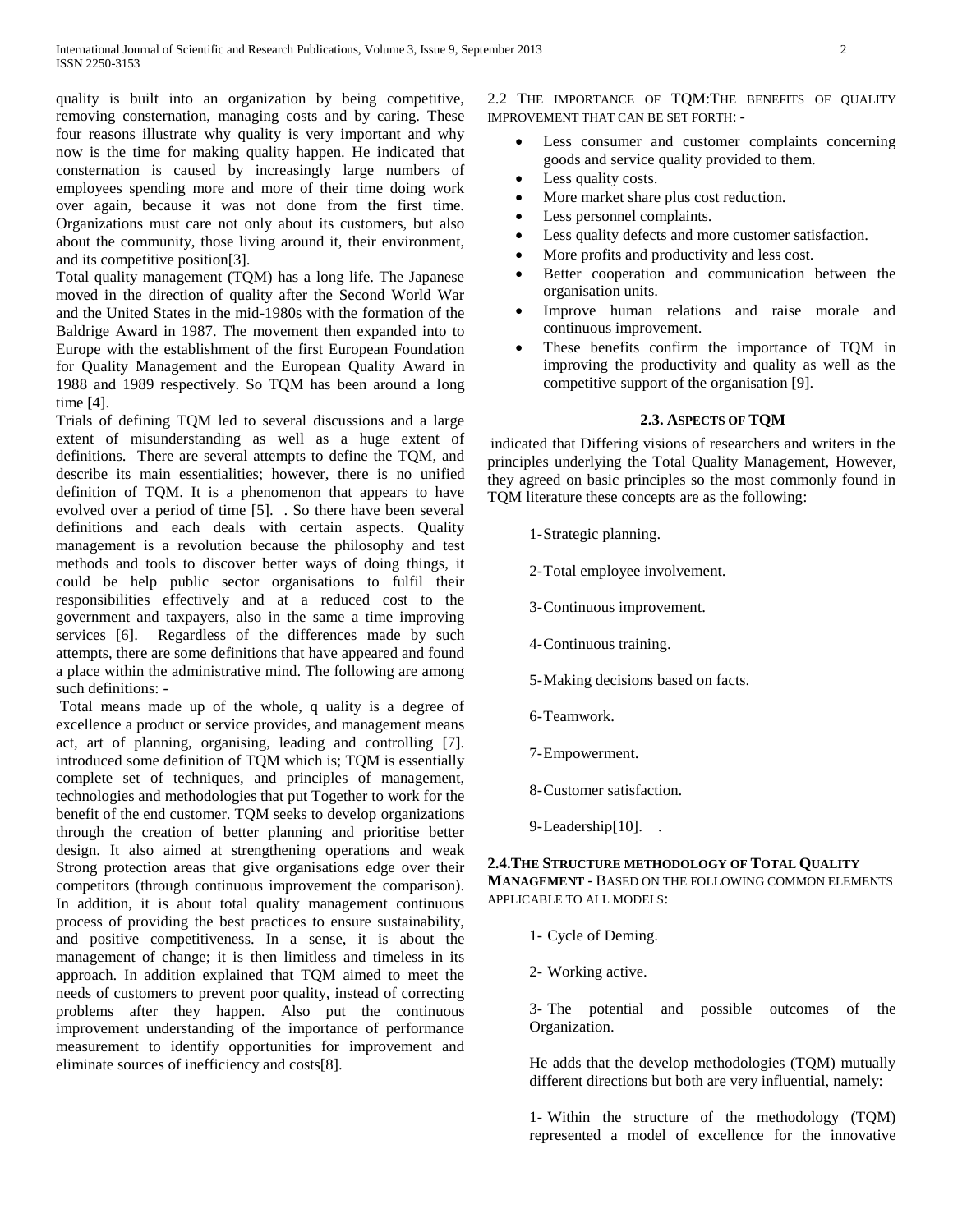structure of a framework for comprehensive management system and the results of the organization. And applied this methodology in practice when a few of the organizations developed, which aims to achieve the excellent way in all respects, whether a Rehabilitation of the internal organization or the results of Business Administration.

2-Methodology as part of the structure (TQM) is the scale of a number of management systems can be integrated, whether it was a level of mutual or with existing systems in the organization. The application of this approach is in practice much in order to develop standards and develop a number of ways and formats (quality of the process, products and reduce the risk of impact on the environment, health and safety at work etc).

It contains standards for a number of management systems to the requirements of most of the standards for models of the quality system in total and return reasons Development of methodology for the application (TQM) in both directions parallel private to the impossibility of establishing standards for the requirements management system product in detail but simple in addition to the unwillingness of organizations to coordinate their systems in detail.

And verify the link between the two methodologies best practice in the developed world in organizations by applying the approach of excellence and expertise used to develop standards for a number of systems for broad application.

And used a large number of tools and techniques (TQM) in the application (TQM) so that the practical application of the draft quality may be impossible without it., tools and techniques that are used in an application (TQM) dedicated to the following below:

- Public Administration.
- Strategic management.
- Process management.
- Working in the crew[11].

# **3.1. OVERVIEW OF LIBYAN TOURISM SECTOR:**

Libya (officially the State of Libya) is a country located in North Africa. Bordering the Mediterranean Sea to the north, Libya lies between Egypt to the east, Sudan to the southeast, Chad and Niger to the south and Algeria and Tunisia to the west.

Libya is a unique destination with long coastal beaches spectacular and well preserved Roman and Greek antiquities, amazing desert adventure opportunities, prehistoric civilizations, the Libyan people are generous and hospitable and Libya is very safe, before the war, in 2011 and after the war, the situation is not stable security ,However, the Libyan people are going forward to the development and stability, so this also good Competitive advantage , despite good comparative advantage there are major challenges to delivering appropriately-priced, highquality products enabling Libya to compete with other destinations . accordingly Libya is a promising tourism destination in the Middle East and North Africa region. Early efforts to support tourism in the 1990s were reenergised after the moving of UN sanctions in 2003 following dramatic changes in Libya's foreign policy. Even with a healthy economy still high rates of unemployment (30%) combine with a dominant source of income - oil - which contributes 95% of GDP. Thus Libya is considering tourism for economic diversification [12].

Libya's economy has been dependent mainly on agriculture and pastoralism and trade in the period after World War II. After exploring and extracting oil in the early sixties great changes in the structure of the national economy for the benefit of the oil industry and service sectors associated with it so The Libyan economy depends primarily upon revenues from the oil sector, [13].

## **3.2. The policy of the tourism sector:**

On 12/10/2010 the researcher held an interview with the tourism Director in Tripoli and highlighted the policy and difficulties in Tripoli tourism sector. The following sections provide a summary of the interview:

#### **3.3. The policy of the tourism sector:**

the policy of tourism in Libya, based on the principle of development and improvement of alternative sources of income and provide the conditions and economic and social climate appropriate to achieve the goal of economic diversification and to find sources of sustainable growth next to the oil sector, this is why the political will, which began to translate its actions on the ground through a plan Sustainable development and mega projects in infrastructure in general and the tourism sector in particular, so the Government has started to supports of the tourism sector and investment in order to become a second source of hard currency and the national income therefore Authority started of Tourism development Public policies for investment and development in this sector have included such strategies as follows: -

• Definition of Libya to the world, and the possession and natural tourism resources and industrial and achievements of economic and social development.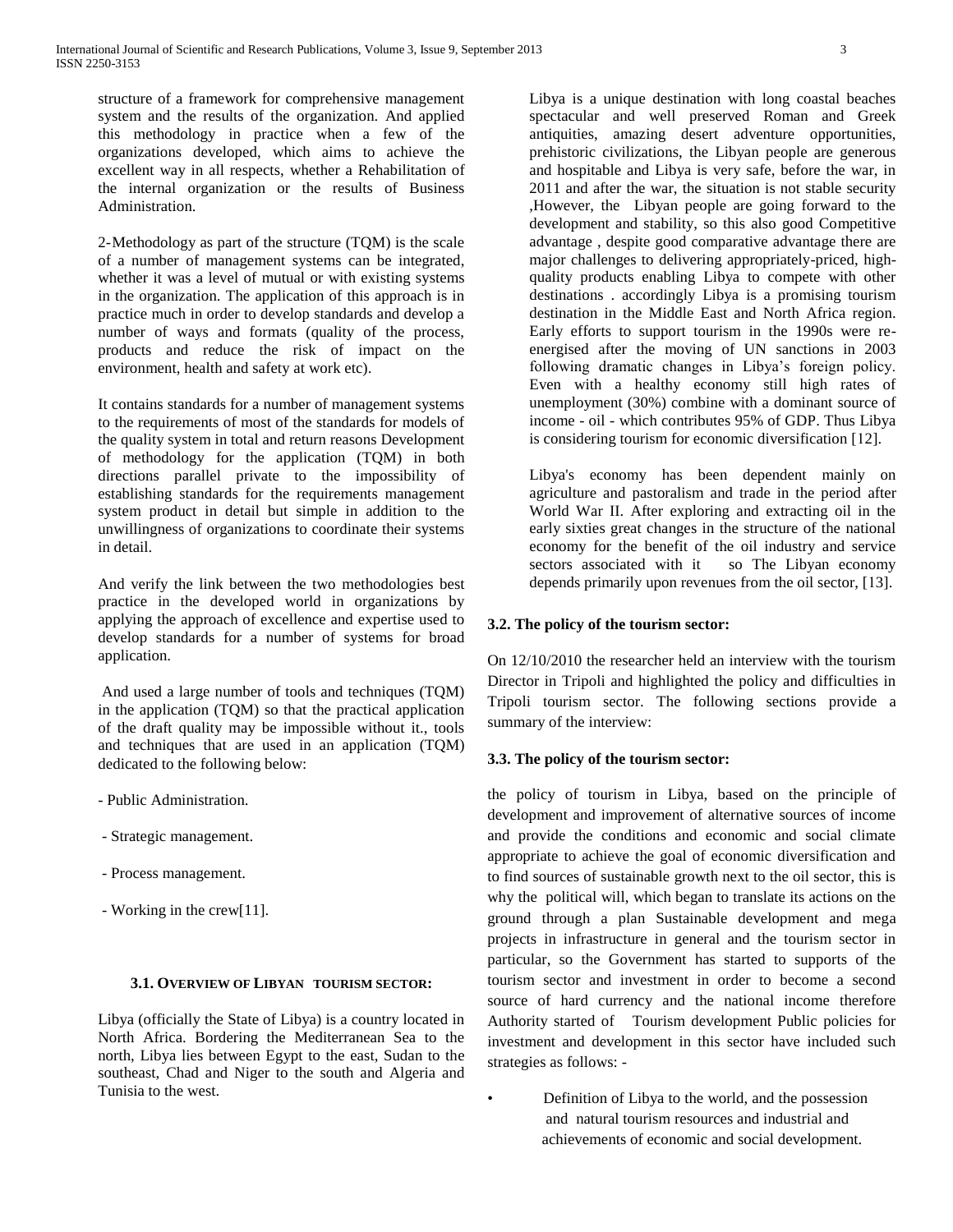- Go-ahead of the Tourism Authority in Libya supervise on (30) project.
- Activation of the tourism sector even contributes to the growth of National Economy.
- Provide new employment opportunities for Libyans this program includes a number (38) project of the draft Development Plan (2008-2012).
- Studies and designs for special projects, internal tourism, roads and schemes her.
- Restoration and maintenance of ancient cities and historic buildings.
- Rehabilitation and training and international cooperation.
- Organization of fairs and festivals Tourist.
- Support the police to protect tourism and historical monuments.
- Support and processing the information center.
- Providing conditions and economic climate, social and institutional appropriate to achieve the goal of economic diversification and to create sources of sustainable growth next to the oil sector including the development of the services sector, trade, tourism and the promotion of export industries.
- Providing legal climate that helps attract foreign investment and the growth of the national economy.

# **Table 2.1: Summary of Libyan tourism activity in 2010. Source:** [14].

| <b>Activity</b>                               | <b>Statistics</b> |
|-----------------------------------------------|-------------------|
| <b>Total number of tourists</b>               | 105,997           |
| Tourists (overnight visitors)                 | 38,025            |
| <b>Cruise passengers</b>                      | 67,972            |
| <b>Overnight stays in hotels</b>              | 266,157           |
| <b>Average length of stay</b>                 | 7                 |
| Average spending of tourists per day          | 80 US\$           |
| <b>Total estimated income</b>                 | 26,731,670 US\$   |
| <b>Total number of cruises</b>                | 83                |
| The number of guests in hotels and<br>similar | 432,347           |
| <b>Establishments</b>                         | 268               |
| <b>Total number of hotels</b>                 |                   |
| <b>Total number of rooms</b>                  | 13,638            |
| The total number of classified hotels         | 62                |

## **Total number of classified rooms** 6402

- 
- Libya sees thriving tourism industry ahead and At the present 130,000 people visit the country yearly; the government of Libya expects to raise this number to 10,000,000 tourists In the coming years .

Obviously, as a result, travel and tourism are a source of national income, and exacting Destination have prepared strategies and policies to raise tourism revenues. However, the whole revenue gained from tourism declined from 45 million Libyan Dinar, to 29 Million Libyan Dinar in 2006. The initial impression and study is that this is the result of declining international arrivals, other than the reality is different.

# **4 . Difficulties of tourism sector:**

However, some difficulties may occur which could lead to reduce standards in service, such as: -

- Low levels of service quality hotel in most hotels.
- Absence of training plans and qualification to match the fast development in the tourism sector.
- Retardation and poor public transport system.
- Revolution 2011 in Libya and security instability so far, which will greatly affect the development of the country and also economic changes which may result in high rate prices, resulting in a lack of investment in the tourism sector.
- Lack of appropriate accommodation facilities for tourists in the sites and attractions or near them.
- Lack of attention to the services of people with special needs .

# **5. Developing of services quality framework of the Libyan tourism sector**

The objective of this chapter is to establish clear standards and make Libyan tourism sector develops in practical steps through application of total quality management , after studying the current situation and problems facing the tourism sector, to apply these quality management methods must follow the following:

# **5.1 Requirements of the development of tourism services quality**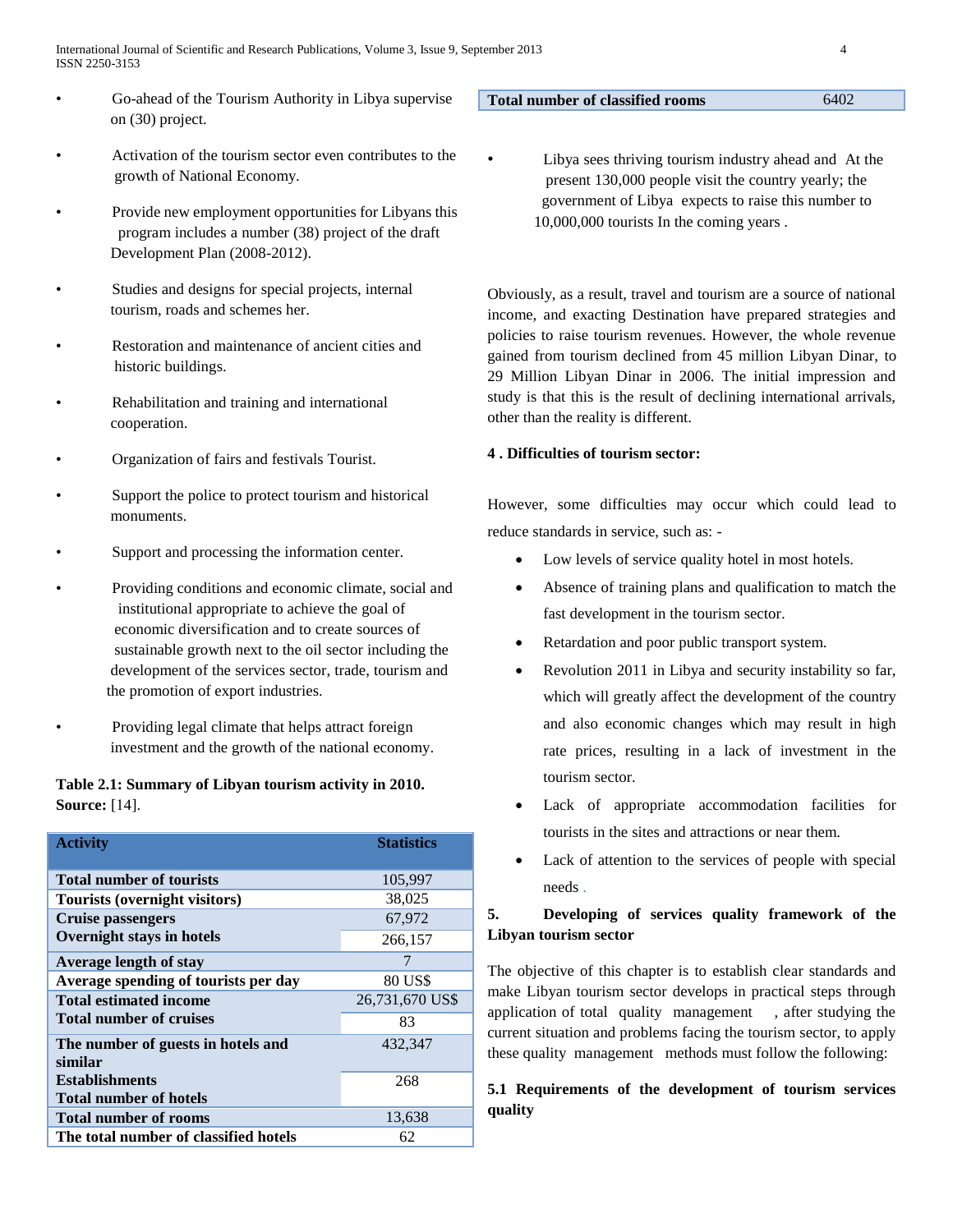1 Creating a better understanding of the current situation.

2 Encouraging innovation.

- 3 Developing realistic aims
- 4 Establishing realistic action plans.

5 - the optimal exploitation of tourism resources.

6 - maximizing returns and the economic and social benefits, cultural and political tourism.

7 - Increase community awareness of the importance of tourism and its economic value.

8 - Developing the quality of the national tourist services.

9 - Develop the skills and capabilities of human resources for tourism.

11 - Upgrading the methods and means of promotion and marketing of tourism.

11 - creating a base for a national partnership between the public and private sector

Sector and civil institutions of the community.

12 - Raising the level of coordination and integration between tourism sector and sectors Other.

13- Providing all the clients' needs is very curial in enhancing the hotel competitive place and reputation around the world.

14- Special care should be given to the selection of the hotel staff to ensure the best possible quality of services to the clients.

15- The institution should also adhere towards reducing the unnecessary costs because it is one of the obstacle preventing clients from using these hotels. Moreover, making all the prices and costs available to the clients will increase the trust of the clients who seem to have very little idea about the prices.

16- Continuous improvement is very crucial due to many factors amongst which is the highly competitive market we live in nowadays. This could be achieved by the following:

- a. Training and developing the staff
- b. Holding conferences and forums to generate and exchange new ideas on improving the hotel services quality.

c. regular training and development programs on leadership and management should be done to improve the services quality.

17 - The quality assurance management team should be carefully selected due the importance of this management in improving the quality of services in the hotel.

18 - The successfulness of implementing the comprehensive quality assurance principles depends very much upon the managerial beliefs, their commitment and support for quality assurance management unit. Therefore, the private and state-owned classified hotels mangers should give special care to the implementation of the comprehensive quality assurance. This could be achieved by establishing more quality assurance units in the hotels which should be connected to the high ranking officials in the hotel administration. this will enable the hotel administration to see whether or not the quality assurance criterion have been implemented.

19 - The study results have shown that the comprehensive quality assurance principles are poorly implemented in many the hotels under study. This shows that more work and effort needs to be done in order to raise the workers' awareness of the importance of these concepts which should be taken altogether and not to be selective in choosing one over the other because they are all connected to each other.

21 - Hotels visitors should be the paramount of any hotel management because they are the basis of any quality assurance management program. This could be done through continuously listening to the visitors needs and expectations and try to fulfill them.

21- Encouraging the team work culture among the hotel staff by opening communication channels in order to guarantee more constant contact with everyone since the quality assurance basically means all parties should be involved and have a say in managing the hotel .

# **6- Conclusion**

Finally, although there are quality assurance management units in some of the hotels, the quality assurance principles cannot be achieved without a proper communications with the visitors and understanding their needs and requirements. The quality